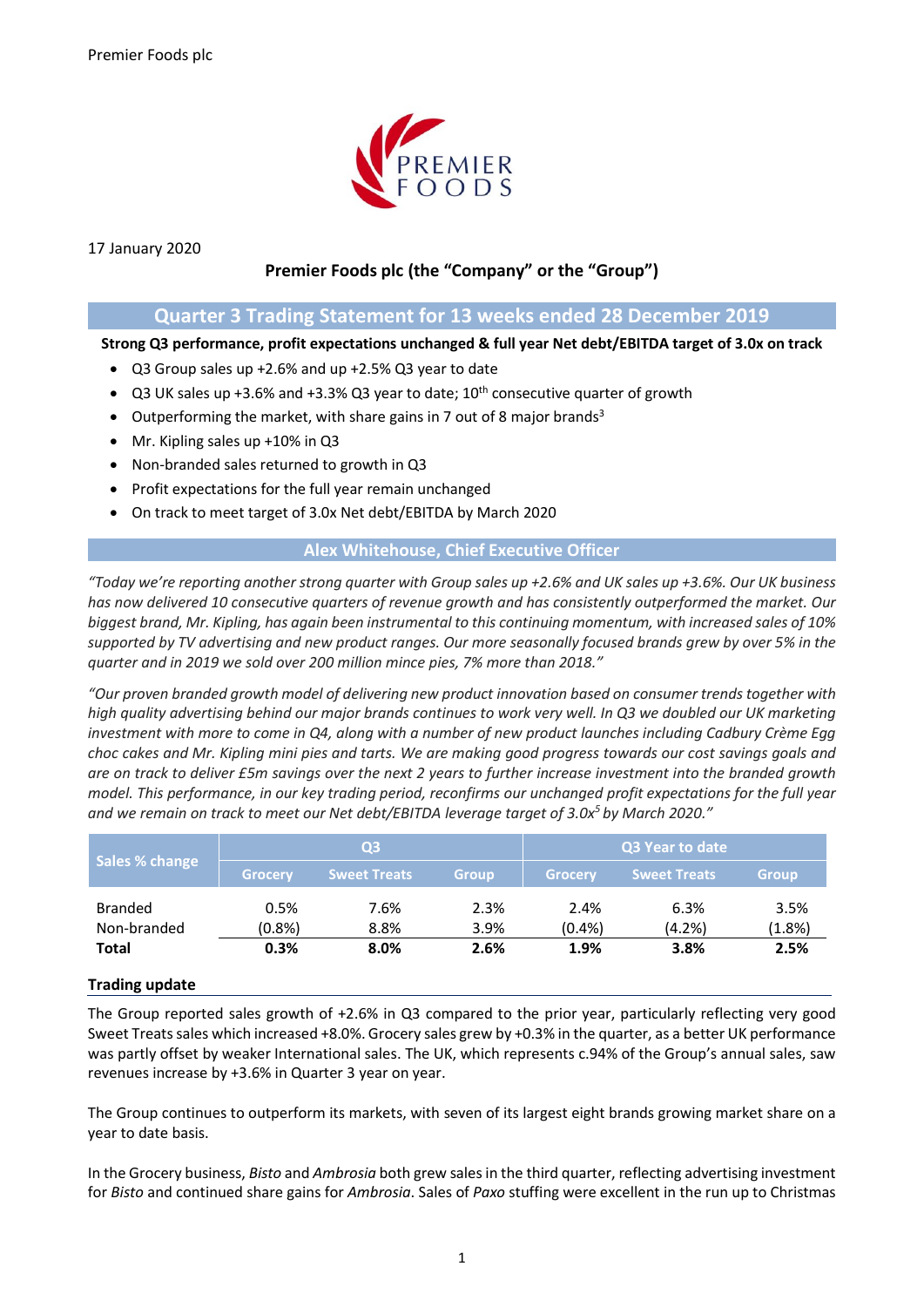while *Nissin* Soba noodles and Cup Noodle continued their very strong trajectory, growing revenues by nearly 70% in the quarter. Non-branded sales declined by (0.8%) in the third quarter as a result of decreased business to business volumes.

In Sweet Treats, *Mr. Kipling* recorded an eighth consecutive quarter of sales growth, with revenues up +10% as the benefits from increased marketing investment and new product launches continue to realise great progress for the Company's largest brand. *Mr.Kipling* mince pies sales also grew by +10% in the quarter, supported by the launch of its new mini *Mr. Kipling* mince pies. In total, the Group sold over 200 million mince pies during the course of 2019; a 7% volume increase on the prior year. Sales of *Cadbury* licensed product ranges were ahead on a year to date basis, although slightly tempered in December as lower promotional levels on cake offset the launch of new *Cadbury* cake mixes.

As expected, Non-branded Sweet Treats sales returned to growth in the quarter with sales up +8.8% compared to last year. This reflected the lapping of softer comparatives associated with impacts from the Group's logistics transformation programme a year ago.

The International business delivered a disappointing result with sales<sup>4</sup> (17%) lower in the third quarter. With new leadership now in place, the Group is implementing a revised and more focused approach in order to deliver more consistent sustainable growth, building bigger businesses in selected markets. As it transitions to this new approach, further progress is expected to be deferred to the FY20/21 financial year.

In the final quarter of the year, *Mr. Kipling* will be launching a range of mini pies and tarts including Cherry Bakewells and Fruit Pies. Quarter 4 also sees the launch of *Cadbury Crème Egg* choc cakes for Easter and *Plantastic* grain pots.

#### **Cost & efficiency**

As previously announced, the Group is targeting a £5m cost savings programme over the next two years, the proceeds of which will primarily be used to reinvest in its brands. Very good progress is already being made in achieving these savings with further news to follow in due course.

#### **Knighton Foods**

Following an internal review, the Group has decided to fully integrate its Knighton Foods subsidiary into its core UK business. This move is expected to generate a number of commercial opportunities together with a range of operational synergies.

#### **Strategic review update**

As previously announced, the Group's strategic review is nearing conclusion and a further update is expected to be provided as appropriate.

#### **Pensions update**

The triennial actuarial valuation of the Group's pension schemes is continuing and dialogue with all Trustees remains ongoing; a further update will be provided in due course.

#### **Outlook**

The Group has delivered a strong Q3, its key trading period, and this reconfirms its confidence of delivering progress in FY19/20. Its target of 3.0x Net debt/EBITDA is expected to be met by March 2020.

 $\sim$  Ends  $\sim$ 

#### **Further information**

## **Investors and analysts:**

Duncan Leggett, Chief Financial Officer +44 (0) 1727 815 850 Richard Godden, Director of Investor Relations & Treasury +44 (0) 1727 815 850